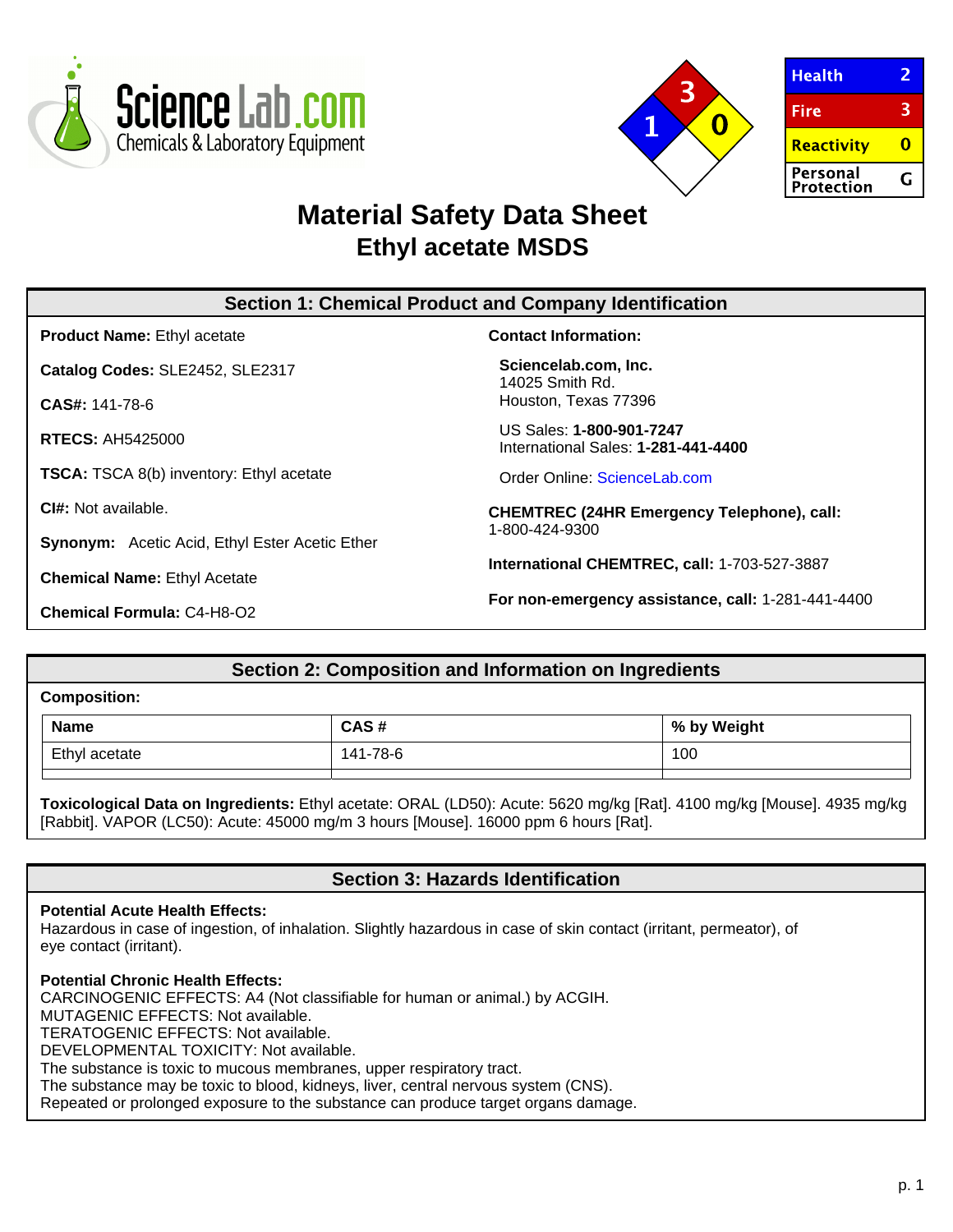### **Section 4: First Aid Measures**

#### **Eye Contact:**

Check for and remove any contact lenses. In case of contact, immediately flush eyes with plenty of water for at least 15 minutes. Cold water may be used. Get medical attention.

#### **Skin Contact:**

Wash with soap and water. Cover the irritated skin with an emollient. Get medical attention if irritation develops. Cold water may be used.

#### **Serious Skin Contact:** Not available.

#### **Inhalation:**

If inhaled, remove to fresh air. If not breathing, give artificial respiration. If breathing is difficult, give oxygen. Get medical attention if symptoms appear.

#### **Serious Inhalation:**

Evacuate the victim to a safe area as soon as possible. Loosen tight clothing such as a collar, tie, belt or waistband. If breathing is difficult, administer oxygen. If the victim is not breathing, perform mouth-to-mouth resuscitation. Seek medical attention.

#### **Ingestion:**

Do NOT induce vomiting unless directed to do so by medical personnel. Never give anything by mouth to an unconscious person. Loosen tight clothing such as a collar, tie, belt or waistband. Get medical attention if symptoms appear.

**Serious Ingestion:** Not available.

### **Section 5: Fire and Explosion Data**

**Flammability of the Product:** Flammable.

**Auto-Ignition Temperature:** 426.67°C (800°F)

**Flash Points:** CLOSED CUP: -4.4°C (24.1°F). (TAG) OPEN CUP: 7.2°C (45°F) (Cleveland).

**Flammable Limits:** LOWER: 2.2% UPPER: 9%

**Products of Combustion:** These products are carbon oxides (CO, CO2).

#### **Fire Hazards in Presence of Various Substances:**

Highly flammable in presence of open flames and sparks, of heat. Slightly flammable to flammable in presence of oxidizing materials, of acids, of alkalis. Non-flammable in presence of shocks.

**Explosion Hazards in Presence of Various Substances:**

Risks of explosion of the product in presence of static discharge: Not available. Slightly explosive in presence of heat. Non-explosive in presence of shocks.

#### **Fire Fighting Media and Instructions:**

Flammable liquid, soluble or dispersed in water. SMALL FIRE: Use DRY chemical powder. LARGE FIRE: Use alcohol foam, water spray or fog.

#### **Special Remarks on Fire Hazards:**

Vapor may travel considerable distance to source of ignition and flash back. When heated to decomposition it emits acrid smoke and irritating fumes.

#### **Special Remarks on Explosion Hazards:**

The liquid produces a vapor that forms explosive mixtures with air at normal temperatures.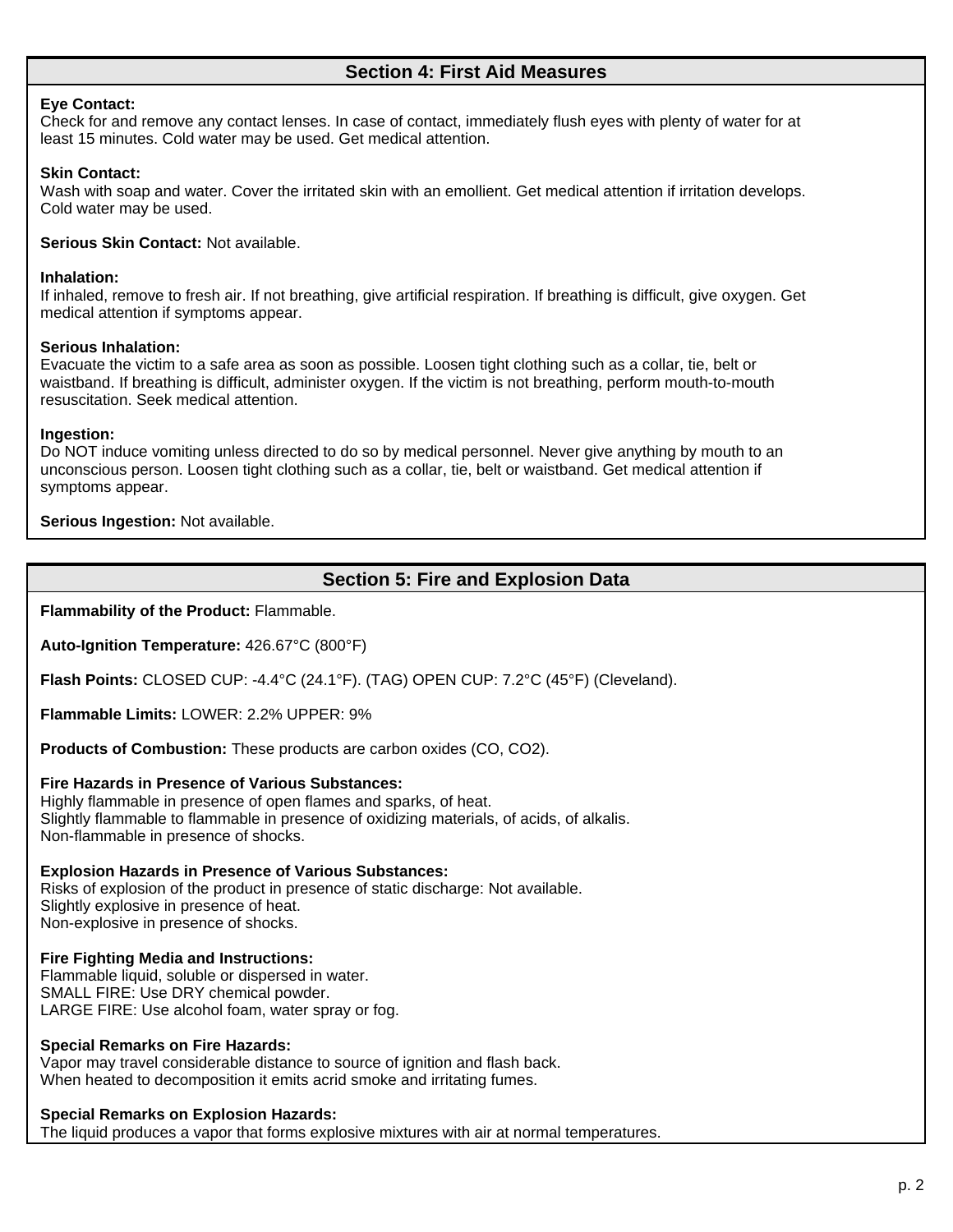### **Section 6: Accidental Release Measures**

#### **Small Spill:**

Dilute with water and mop up, or absorb with an inert dry material and place in an appropriate waste disposal container.

#### **Large Spill:**

Flammable liquid.

Keep away from heat. Keep away from sources of ignition. Stop leak if without risk. Absorb with DRY earth, sand or other non-combustible material. Do not touch spilled material. Prevent entry into sewers, basements or confined areas; dike if needed. Be careful that the product is not present at a concentration level above TLV. Check TLV on the MSDS and with local authorities.

### **Section 7: Handling and Storage**

#### **Precautions:**

Keep away from heat. Keep away from sources of ignition. Ground all equipment containing material. Do not ingest. Do not breathe gas/fumes/ vapor/spray. Wear suitable protective clothing. In case of insufficient ventilation, wear suitable respiratory equipment. If ingested, seek medical advice immediately and show the container or the label. Keep away from incompatibles such as oxidizing agents, acids, alkalis.

#### **Storage:**

Store in a segregated and approved area. Keep container in a cool, well-ventilated area. Keep container tightly closed and sealed until ready for use. Avoid all possible sources of ignition (spark or flame). Moisture sensitive.

### **Section 8: Exposure Controls/Personal Protection**

#### **Engineering Controls:**

Provide exhaust ventilation or other engineering controls to keep the airborne concentrations of vapors below their respective threshold limit value. Ensure that eyewash stations and safety showers are proximal to the work-station location.

#### **Personal Protection:**

Safety glasses. Lab coat. Vapor respirator. Be sure to use an approved/certified respirator or equivalent. Gloves.

#### **Personal Protection in Case of a Large Spill:**

Splash goggles. Full suit. Vapor respirator. Boots. Gloves. A self contained breathing apparatus should be used to avoid inhalation of the product. Suggested protective clothing might not be sufficient; consult a specialist BEFORE handling this product.

#### **Exposure Limits:**

TWA: 400 (ppm) from OSHA (PEL) [United States] TWA: 400 from ACGIH (TLV) [United States] TWA: 1400 (mg/m3) from NIOSH [United States] TWA: 400 (ppm) from NIOSH [United States] TWA: 400 (ppm) [Canada] TWA: 1440 (mg/m3) [Canada] TWA: 1400 (mg/m3) from OSHA (PEL) [United States]3 Consult local authorities for acceptable exposure limits.

### **Section 9: Physical and Chemical Properties**

**Physical state and appearance:** Liquid.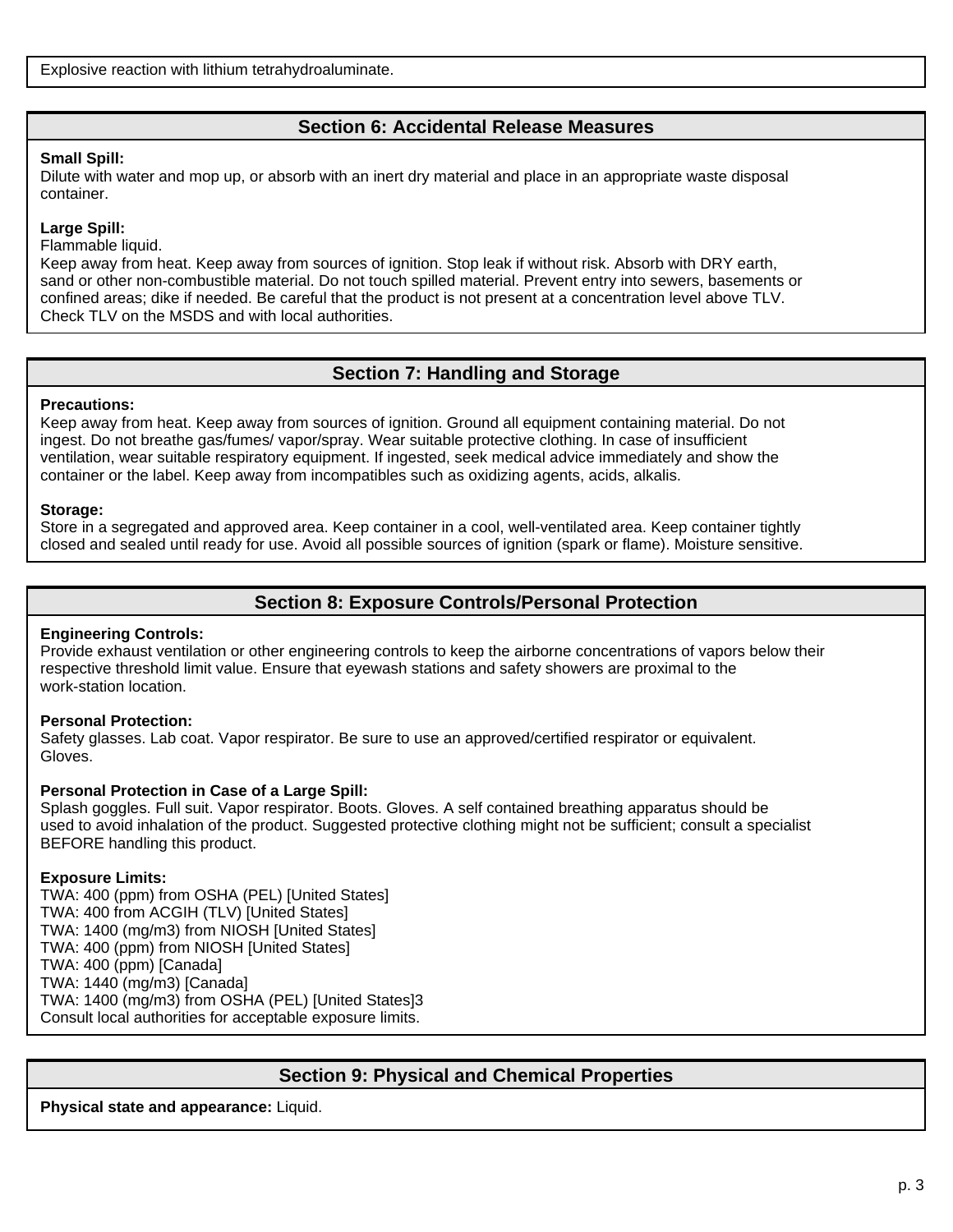**Odor:** Ethereal. Fruity. (Slight.) **Taste:** Bittersweet, wine-like burning taste **Molecular Weight:** 88.11 g/mole **Color:** Colorless. **pH (1% soln/water):** Not available. **Boiling Point:** 77°C (170.6°F) **Melting Point:** -83°C (-117.4°F) **Critical Temperature:** 250°C (482°F) **Specific Gravity:** 0.902 (Water = 1) **Vapor Pressure:** 12.4 kPa (@ 20°C) **Vapor Density:** 3.04 (Air = 1) **Volatility:** Not available. **Odor Threshold:** 3.9 ppm **Water/Oil Dist. Coeff.:** The product is more soluble in oil; log(oil/water) = 0.7 **Ionicity (in Water):** Not available. **Dispersion Properties:** See solubility in water, diethyl ether, acetone.

**Solubility:** Soluble in cold water, hot water, diethyl ether, acetone, alcohol, benzene.

# **Section 10: Stability and Reactivity Data**

**Stability:** The product is stable.

**Instability Temperature:** Not available.

**Conditions of Instability:** Heat, ignition sources (flames, sparks, static), incompatible materials

**Incompatibility with various substances:** Reactive with oxidizing agents, acids, alkalis.

**Corrosivity:** Non-corrosive in presence of glass.

**Special Remarks on Reactivity:** Also incompatible with nitrates, chlorosulfonic acid, oleum, potassium-tert-butoxide, and lithium tetrahydroaluminate. Moisture sensitive. On storage, it is slowly decomposed by water.

**Special Remarks on Corrosivity:** Not available.

**Polymerization:** Will not occur.

# **Section 11: Toxicological Information**

**Routes of Entry:** Absorbed through skin. Eye contact. Inhalation. Ingestion.

**Toxicity to Animals:**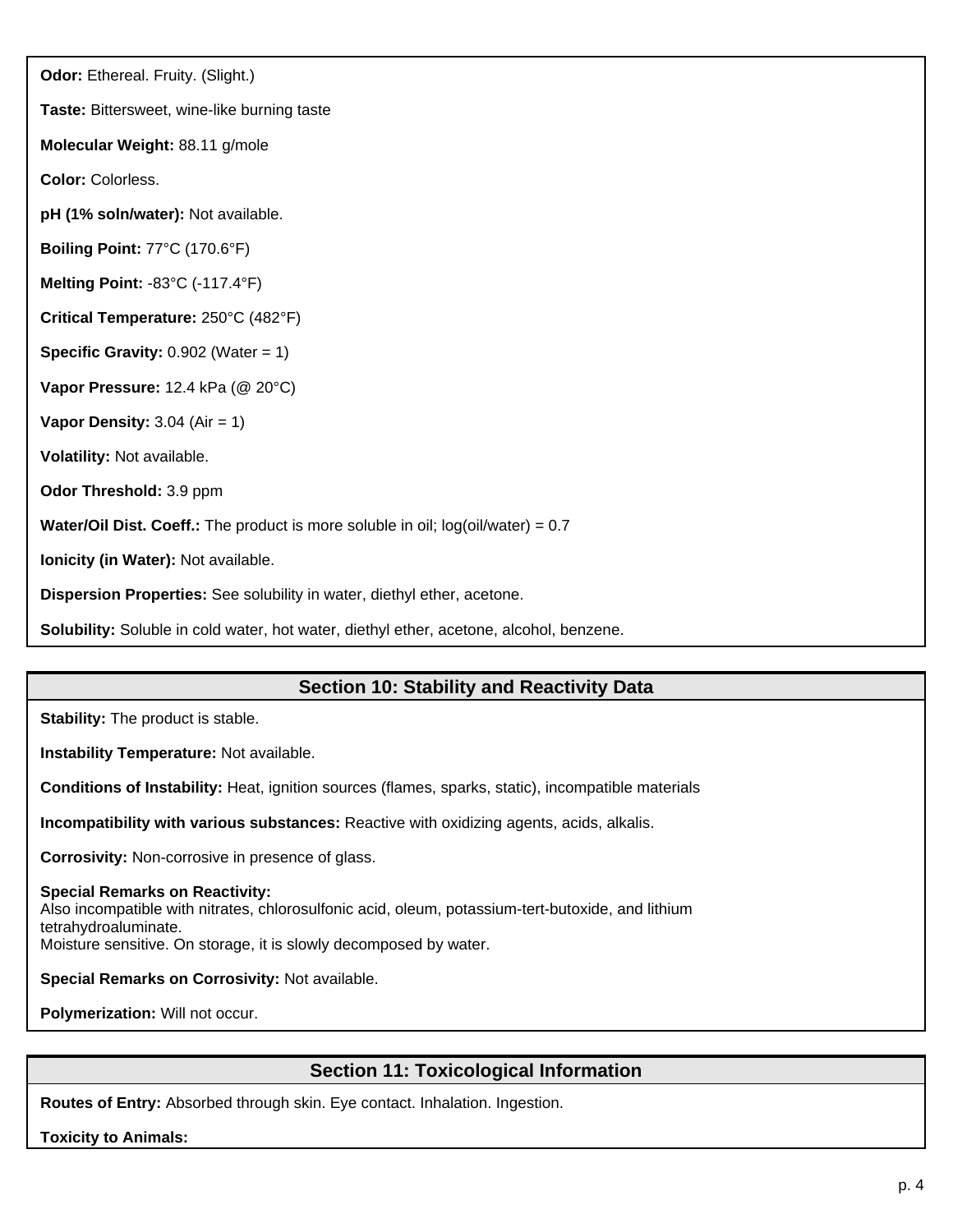WARNING: THE LC50 VALUES HEREUNDER ARE ESTIMATED ON THE BASIS OF A 4-HOUR EXPOSURE. Acute oral toxicity (LD50): 4100 mg/kg [Mouse]. Acute toxicity of the vapor (LC50): 45000 mg/m3 3 hours [Mouse].

#### **Chronic Effects on Humans:**

CARCINOGENIC EFFECTS: A4 (Not classifiable for human or animal.) by ACGIH. Causes damage to the following organs: mucous membranes, upper respiratory tract. May cause damage to the following organs: blood, kidneys, liver, central nervous system (CNS).

#### **Other Toxic Effects on Humans:**

Hazardous in case of ingestion, of inhalation. Slightly hazardous in case of skin contact (irritant, permeator).

**Special Remarks on Toxicity to Animals:** LD50 [Rabbit] - Route: skin; Dose >20,000 ml/kg

#### **Special Remarks on Chronic Effects on Humans:**

May affect genetic material (mutagenic). May cause adverse reproductive effects. based on animal test data. No human data found at this time.

#### **Special Remarks on other Toxic Effects on Humans:**

Acute Potential Health Effects:

Skin: May cause skin irritation.

Eyes: Causes eye irritation. May cause irritation of the conjunctivia.

Inhalation: May cause respiratory tract and mucous membrane irritation. May affect respiration and may cause acute pulmonary edema. May affect gastrointestinal tract (nausea, vomiting). May affect behavior/central nervous system (mild central nervous system depression - exhilaration, talkativeness, boastfulness, belligerancy, vertigo, diplopia, drowsiness, slurred speech, slowed reaction time, dizziness, lightheadedness, somnolence, ataxia, unconciousness, irritability, fatigue, sleep disturbances, reduced memory and concentration, stupor, coma), cardiovascular system (peripheral vascular collapse (shock) - rapid pulse, hypotension, cold pale skin, hypothermia). Other symptoms may include: flushing of face and sweating.

Ingestion: May cause gastrointestinal tract irritation with nausea and vomiting. May affect blood, behavior/central nervous system (CNS depression - effects may be similar to that of inhalation).

Chronic Potential Health Effects:

Skin: Repeated or prolonged skin contact may cause drying and cracking of the skin.

IngestIon: Prolonged or repeated ingestion may affect the liver.

Inhalation: Prolonged inhalation may affect behavior/central nervous system (symptoms similar to those of acute inhalation), and cause liver, kidney, lung, and heart damage. It may also affect metabolism, and blood (anemia, leukocytosis).

### **Section 12: Ecological Information**

#### **Ecotoxicity:**

Ecotoxicity in water (LC50): 220 mg/l 96 hours [Fish (Fathead minnow)]. 212.5 ppm 96 hours [Fish (Indian catfish)].

**BOD5 and COD:** Not available.

**Products of Biodegradation:**

Possibly hazardous short term degradation products are not likely. However, long term degradation products may arise.

**Toxicity of the Products of Biodegradation:** The product itself and its products of degradation are not toxic.

**Special Remarks on the Products of Biodegradation:** Not available.

### **Section 13: Disposal Considerations**

#### **Waste Disposal:**

Waste must be disposed of in accordance with federal, state and local environmental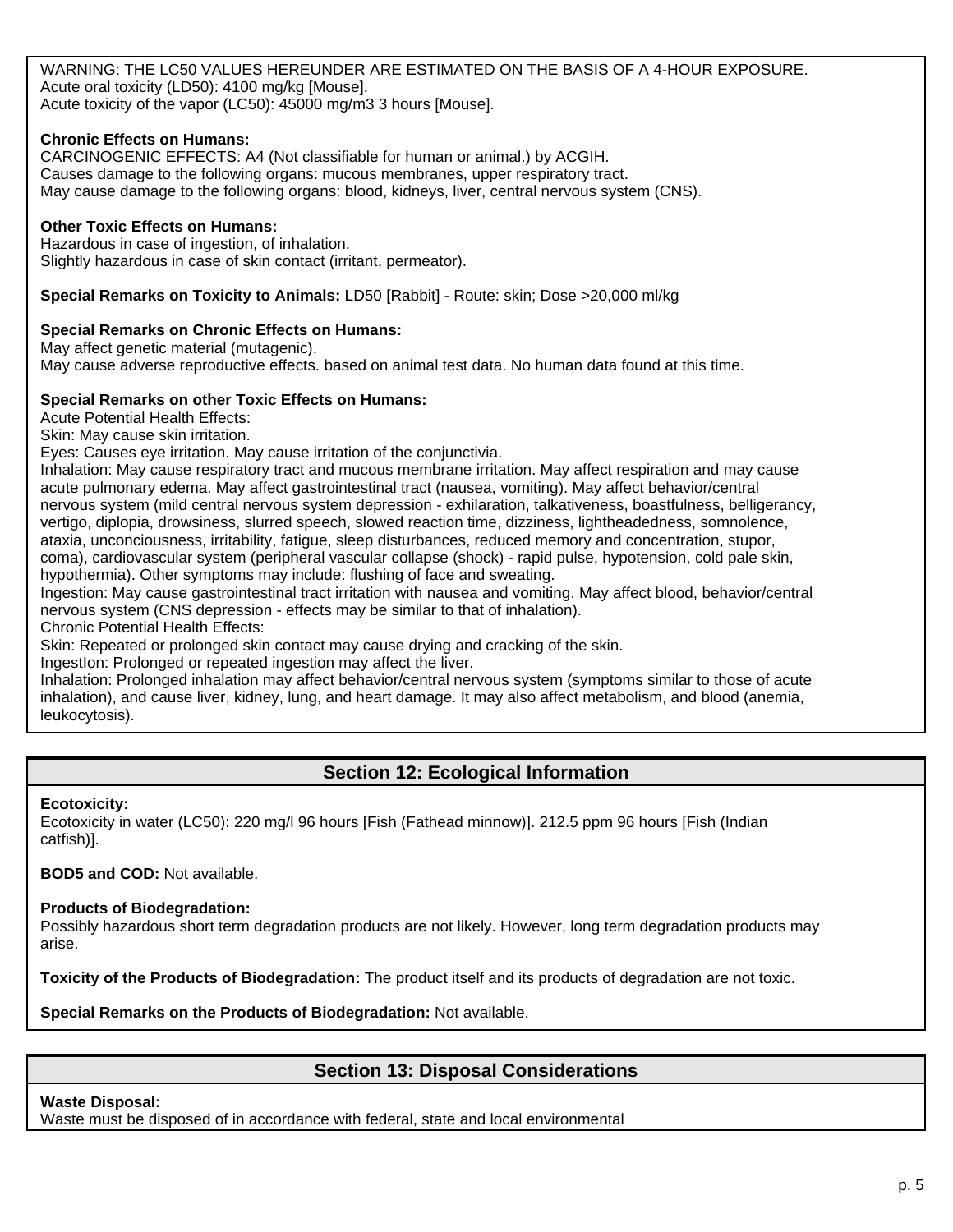### **Section 14: Transport Information**

**DOT Classification:** CLASS 3: Flammable liquid.

**Identification:** : Ethyl Acetate UNNA: 1173 PG: II

**Special Provisions for Transport:** Not available.

### **Section 15: Other Regulatory Information**

#### **Federal and State Regulations:**

Connecticut hazardous material survey.: Ethyl acetate Illinois toxic substances disclosure to employee act: Ethyl acetate Illinois chemical safety act: Ethyl acetate New York release reporting list: Ethyl acetate Rhode Island RTK hazardous substances: Ethyl acetate Pennsylvania RTK: Ethyl acetate Florida: Ethyl acetate Minnesota: Ethyl acetate Massachusetts RTK: Ethyl acetate Massachusetts spill list: Ethyl acetate New Jersey: Ethyl acetate New Jersey spill list: Ethyl acetate Louisiana spill reporting: Ethyl acetate California Director's list of Hazardous Substances: Ethyl acetate TSCA 8(b) inventory: Ethyl acetate TSCA 4(a) final test rules: Ethyl acetate TSCA 8(a) IUR: Ethyl acetate TSCA 12(b) annual export notification: Ethyl acetate CERCLA: Hazardous substances.: Ethyl acetate: 5000 lbs. (2268 kg)

#### **Other Regulations:**

OSHA: Hazardous by definition of Hazard Communication Standard (29 CFR 1910.1200). EINECS: This product is on the European Inventory of Existing Commercial Chemical Substances.

#### **Other Classifications:**

**WHMIS (Canada):** CLASS B-2: Flammable liquid with a flash point lower than 37.8°C (100°F).

#### **DSCL (EEC):**

R11- Highly flammable. R36- Irritating to eyes. S2- Keep out of the reach of children. S16- Keep away from sources of ignition - No smoking. S26- In case of contact with eyes, rinse immediately with plenty of water and seek medical advice. S33- Take precautionary measures against static discharges. S46- If swallowed, seek medical advice immediately and show this container or label.

**HMIS (U.S.A.):**

**Health Hazard:** 2

**Fire Hazard:** 3